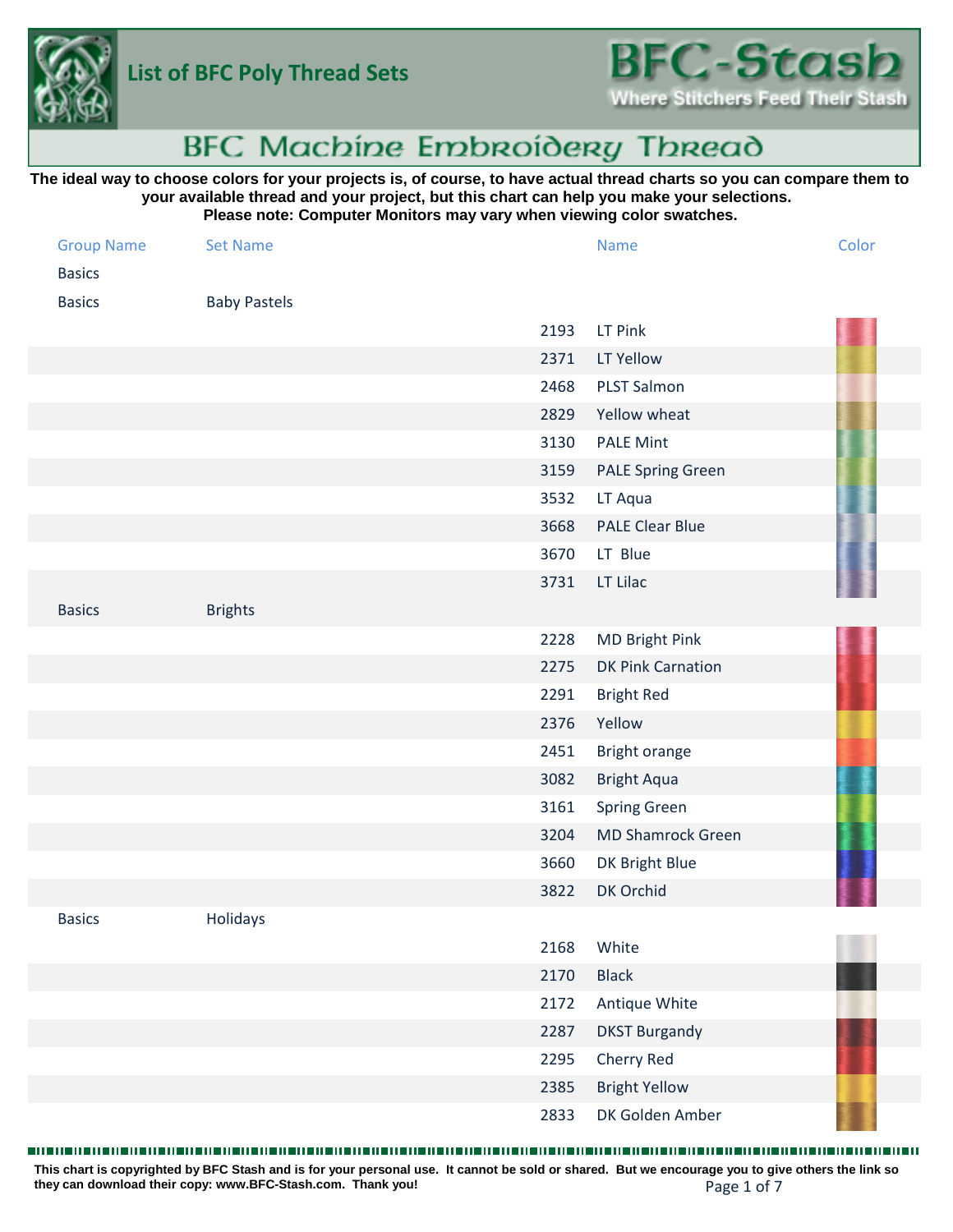| <b>Group Name</b> | <b>Set Name</b>   |      | <b>Name</b>             | Color |
|-------------------|-------------------|------|-------------------------|-------|
|                   |                   | 3080 | <b>DK Emerald</b>       |       |
|                   |                   | 3206 | DK Shamrock Green       |       |
|                   |                   | 3601 | DK Bright Aster         |       |
| <b>Basics</b>     | <b>New Colors</b> |      |                         |       |
|                   |                   | 2181 | <b>PALE Salmon Pink</b> |       |
|                   |                   | 2416 | MD Mock Orange          |       |
|                   |                   | 2428 | PALE Peach Fuzz         |       |
|                   |                   | 2430 | MD Peach Fuzz           |       |
|                   |                   | 2630 | LT Sandstone            |       |
|                   |                   | 2642 | Chestnut                |       |
|                   |                   | 2675 | <b>PALE Rust</b>        |       |
|                   |                   | 2768 | Camel                   |       |
|                   |                   | 2808 | Mink                    |       |
|                   |                   | 2828 | Wheat                   |       |
|                   |                   | 2829 | Yellow wheat            |       |
|                   |                   | 2830 | LT Amber                |       |
|                   |                   | 2852 | LT Green Amber          |       |
|                   |                   | 2862 | <b>Bronze Brown</b>     |       |
|                   |                   | 2873 | LT Olive                |       |
|                   |                   | 3009 | <b>MD Smoke Green</b>   |       |
|                   |                   | 3160 | <b>MD Spring Green</b>  |       |
|                   |                   | 3186 | Dk Lime                 |       |
|                   |                   | 3238 | Dk Grass Green          |       |
|                   |                   | 3299 | <b>Blue Sea Green</b>   |       |
|                   |                   | 3398 | DK Pigeon Gray          |       |
|                   |                   | 3421 | Purple Ash              |       |
|                   |                   | 3472 | LT Peacock              |       |
|                   |                   | 3597 | Light Blue Aster        |       |
|                   |                   | 3620 | French Blue             |       |
|                   |                   | 3645 | <b>Marine Blue</b>      |       |
|                   |                   | 3749 | <b>PLST Periwinkle</b>  |       |
|                   |                   | 3783 | <b>Red Purple</b>       |       |
|                   |                   | 3794 | African Violet          |       |
|                   |                   | 3821 | MD Orchid               |       |
| <b>Basics</b>     | Skin Tones - Dark |      |                         |       |
|                   |                   | 2521 | MD Ash Rose             |       |
|                   |                   | 2611 | Nutmeg                  |       |
|                   |                   | 2657 | <b>Mustard Gold</b>     |       |

Page 2 of 7 **This chart is copyrighted by BFC Stash and is for your personal use. It cannot be sold or shared. But we encourage you to give others the link so they can download their copy: [www.BFC-Stash.com.](www.BFC-Stash.com) Thank you!**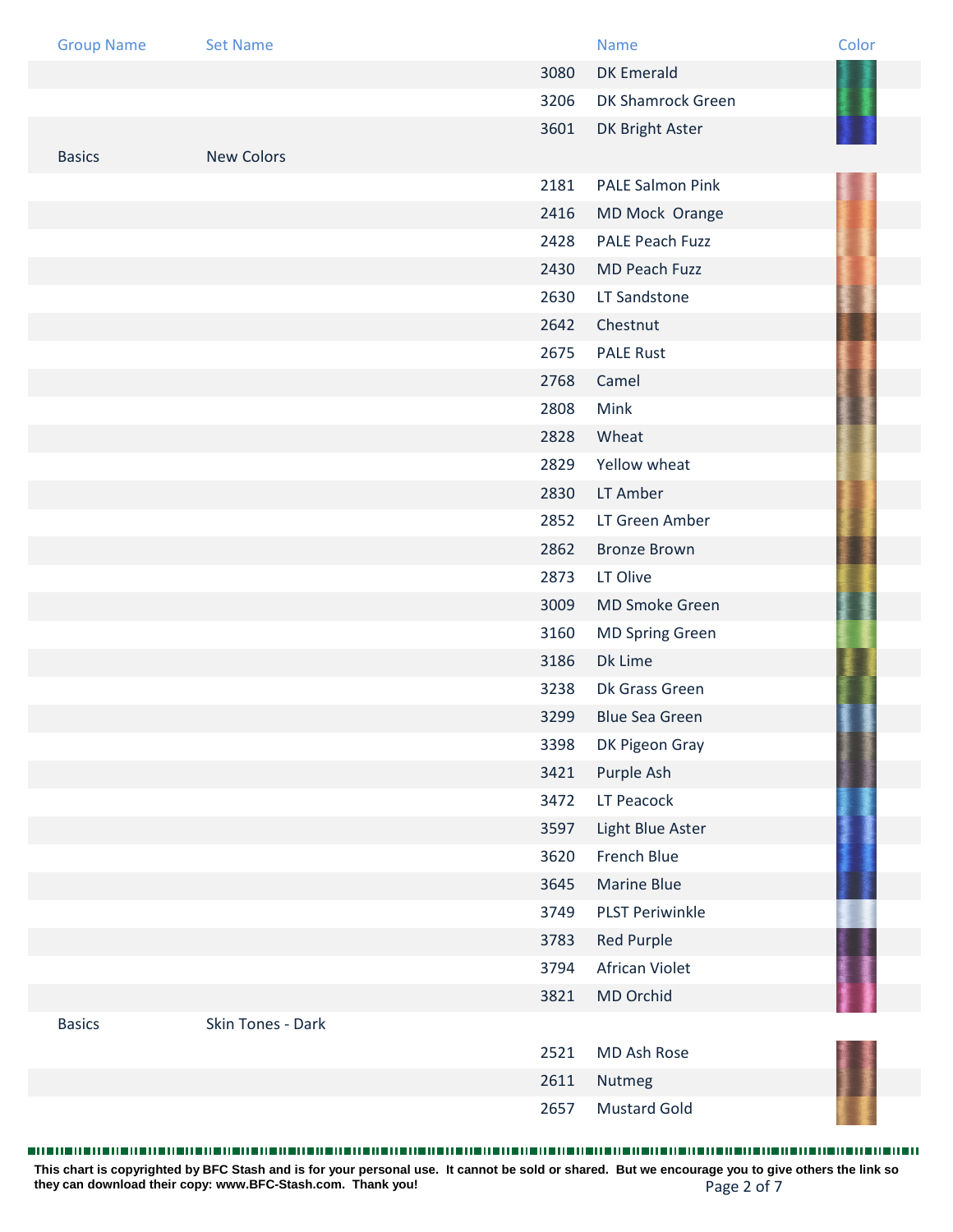| <b>Group Name</b>   | <b>Set Name</b>    |      | <b>Name</b>              | Color |
|---------------------|--------------------|------|--------------------------|-------|
|                     |                    | 2745 | <b>MD Chestnut</b>       |       |
|                     |                    | 2747 | DK Chestnut              |       |
|                     |                    | 2759 | DK Taupe                 |       |
|                     |                    | 2768 | Camel                    |       |
|                     |                    | 2802 | Golden Brown             |       |
|                     |                    | 2817 | DK Mink                  |       |
|                     |                    | 2821 | DK Reddish Mink          |       |
| <b>Basics</b>       | Skin Tones - Light |      |                          |       |
|                     |                    | 2172 | Antique White            |       |
|                     |                    | 2250 | PLST Peach               |       |
|                     |                    | 2468 | <b>PLST Salmon</b>       |       |
|                     |                    | 2473 | PALE Salmon              |       |
|                     |                    | 2490 | <b>Beige</b>             |       |
|                     |                    | 2513 | LT Salmon                |       |
|                     |                    | 2552 | <b>PALE Cameo</b>        |       |
|                     |                    | 2553 | <b>Bisque</b>            |       |
|                     |                    | 2630 | LT Sandstone             |       |
|                     |                    | 2693 | LT Ecru                  |       |
| <b>Fauna Series</b> |                    |      |                          |       |
| <b>Fauna Series</b> | <b>Browns</b>      |      |                          |       |
|                     |                    | 2709 | LT Putty                 |       |
|                     |                    | 2745 | <b>MD Chestnut</b>       |       |
|                     |                    | 2747 | DK Chestnut              |       |
|                     |                    | 2748 | Taupe                    |       |
|                     |                    | 2760 | <b>MD Taupe</b>          |       |
|                     |                    | 2765 | <b>DKST Camel</b>        |       |
|                     |                    | 2781 | Golden Mink              |       |
|                     |                    | 2808 | Mink                     |       |
|                     |                    | 2819 | <b>DKST Reddish Mink</b> |       |
|                     |                    | 2821 | DK Reddish Mink          |       |
| <b>Fauna Series</b> | Golds              |      |                          |       |
|                     |                    | 2751 | <b>PALE Gold</b>         |       |
|                     |                    | 2756 | DK Mustard Gold          |       |
|                     |                    | 2758 | <b>MD Rust</b>           |       |
|                     |                    | 2802 | Golden Brown             |       |
|                     |                    | 2829 | Yellow wheat             |       |
|                     |                    | 2830 | LT Amber                 |       |
|                     |                    | 2834 | <b>Harvest Gold</b>      |       |

Page 3 of 7 **This chart is copyrighted by BFC Stash and is for your personal use. It cannot be sold or shared. But we encourage you to give others the link so they can download their copy: [www.BFC-Stash.com.](www.BFC-Stash.com) Thank you!**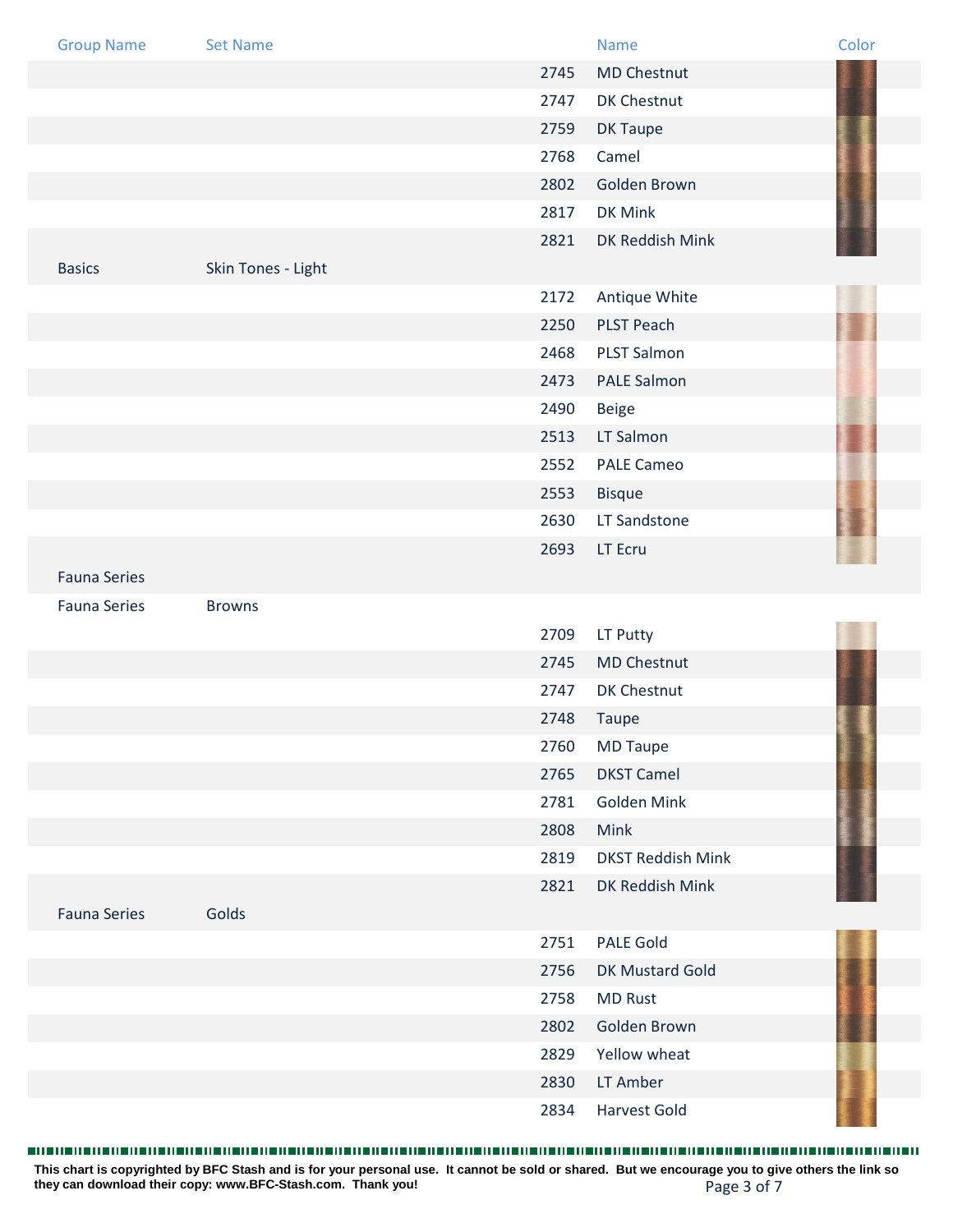| <b>Group Name</b>      | <b>Set Name</b>    |      | <b>Name</b>              | Color |
|------------------------|--------------------|------|--------------------------|-------|
|                        |                    | 2852 | LT Green Amber           |       |
|                        |                    | 2870 | <b>PALE Olive</b>        |       |
|                        |                    | 2873 | LT Olive                 |       |
| <b>Fauna Series</b>    | Grays              |      |                          |       |
|                        |                    | 3345 | <b>DK Slate</b>          |       |
|                        |                    | 3370 | <b>PALE Mauve Pearl</b>  |       |
|                        |                    | 3376 | LT Gray                  |       |
|                        |                    | 3379 | <b>Blue Gray Granite</b> |       |
|                        |                    | 3380 | <b>Steel Gray</b>        |       |
|                        |                    | 3393 | LT Pigeon Gray           |       |
|                        |                    | 3409 | Silver                   |       |
|                        |                    | 3415 | DK Gray                  |       |
|                        |                    | 3417 | <b>MD Pewter</b>         |       |
|                        |                    | 3421 | Purple Ash               |       |
| Flora Series - Flowers |                    |      |                          |       |
| Flora Series - Flo     | Apricots + Yellows |      |                          |       |
|                        |                    | 2368 | <b>PALE Yellow</b>       |       |
|                        |                    | 2371 | LT Yellow                |       |
|                        |                    | 2376 | Yellow                   |       |
|                        |                    | 2379 | <b>Buttered Popcorn</b>  |       |
|                        |                    | 2385 | <b>Bright Yellow</b>     |       |
|                        |                    | 2410 | LT Mock Orange           |       |
|                        |                    | 2412 | <b>MD Apricot</b>        |       |
|                        |                    | 2413 | Apricot                  |       |
|                        |                    | 2416 | MD Mock Orange           |       |
|                        |                    | 2426 | <b>DKST Apricot</b>      |       |
| Flora Series - Flo     | <b>Blues</b>       |      |                          |       |
|                        |                    | 3468 | Light Turquoise          |       |
|                        |                    | 3471 | Turquoise                |       |
|                        |                    | 3474 | Peacock                  |       |
|                        |                    | 3597 | Light Blue Aster         |       |
|                        |                    | 3645 | Marine Blue              |       |
|                        |                    | 3649 | LT Bright Blue           |       |
|                        |                    | 3655 | MD Bright Blue           |       |
|                        |                    | 3670 | LT Blue                  |       |
|                        |                    | 3679 | DK Clear Blue            |       |
|                        |                    | 3692 | <b>MD Blue Violet</b>    |       |

Flora Series - Flo<br>
Peaches

Page 4 of 7 **This chart is copyrighted by BFC Stash and is for your personal use. It cannot be sold or shared. But we encourage you to give others the link so they can download their copy: [www.BFC-Stash.com.](www.BFC-Stash.com) Thank you!**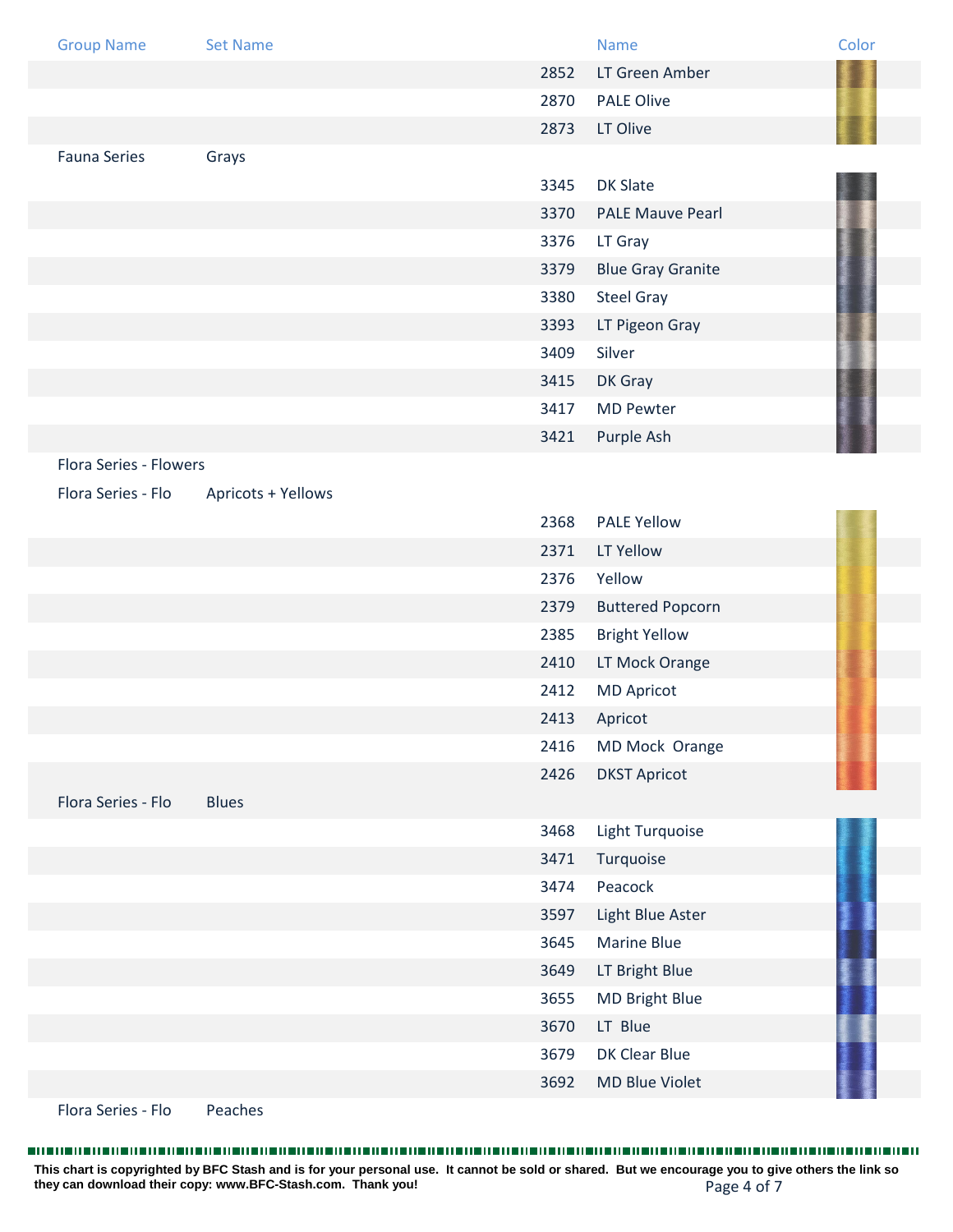| <b>Group Name</b>  | <b>Set Name</b> |      | <b>Name</b>              | Color |
|--------------------|-----------------|------|--------------------------|-------|
|                    |                 | 2250 | <b>PLST Peach</b>        |       |
|                    |                 | 2253 | LT Peach                 |       |
|                    |                 | 2256 | MD Peach                 |       |
|                    |                 | 2260 | DK Peach                 |       |
|                    |                 | 2428 | PALE Peach Fuzz          |       |
|                    |                 | 2433 | LT Melon                 |       |
|                    |                 | 2435 | Melon                    |       |
|                    |                 | 2437 | DK Melon                 |       |
|                    |                 | 2473 | <b>PALE Salmon</b>       |       |
|                    |                 | 2514 | <b>MD Salmon</b>         |       |
| Flora Series - Flo | Pinks           |      |                          |       |
|                    |                 | 2182 | LT Salmon Pink           |       |
|                    |                 | 2189 | <b>PALE Pink</b>         |       |
|                    |                 | 2193 | LT Pink                  |       |
|                    |                 | 2198 | Pink                     |       |
|                    |                 | 2202 | DK Pink                  |       |
|                    |                 | 2218 | Pink Lady                |       |
|                    |                 | 2235 | <b>MD Desert Rose</b>    |       |
|                    |                 | 2241 | MD Bright Plum           |       |
|                    |                 | 2243 | DK Bright Plum           |       |
|                    |                 | 2245 | DK Fushia                |       |
| Flora Series - Flo | Purples         |      |                          |       |
|                    |                 | 3735 | Heather                  |       |
|                    |                 | 3740 | <b>MD Heather</b>        |       |
|                    |                 | 3772 | LT Lavender              |       |
|                    |                 | 3777 | <b>MD Lavender</b>       |       |
|                    |                 | 3778 | <b>Blue Purple</b>       |       |
|                    |                 | 3783 | Red Purple               |       |
|                    |                 | 3794 | African Violet           |       |
|                    |                 | 3796 | <b>MD African Violet</b> |       |
|                    |                 | 3803 | DK African Violet        |       |
|                    |                 | 3822 | DK Orchid                |       |
| Flora Series - Flo | Reds + Oranges  |      |                          |       |
|                    |                 | 2278 | Ruby Red                 |       |
|                    |                 | 2283 | DK Red Rust              |       |
|                    |                 | 2291 | <b>Bright Red</b>        |       |
|                    |                 | 2295 | Cherry Red               |       |
|                    |                 | 2306 | <b>DKST Satin Red</b>    |       |

Page 5 of 7 **This chart is copyrighted by BFC Stash and is for your personal use. It cannot be sold or shared. But we encourage you to give others the link so they can download their copy: [www.BFC-Stash.com.](www.BFC-Stash.com) Thank you!**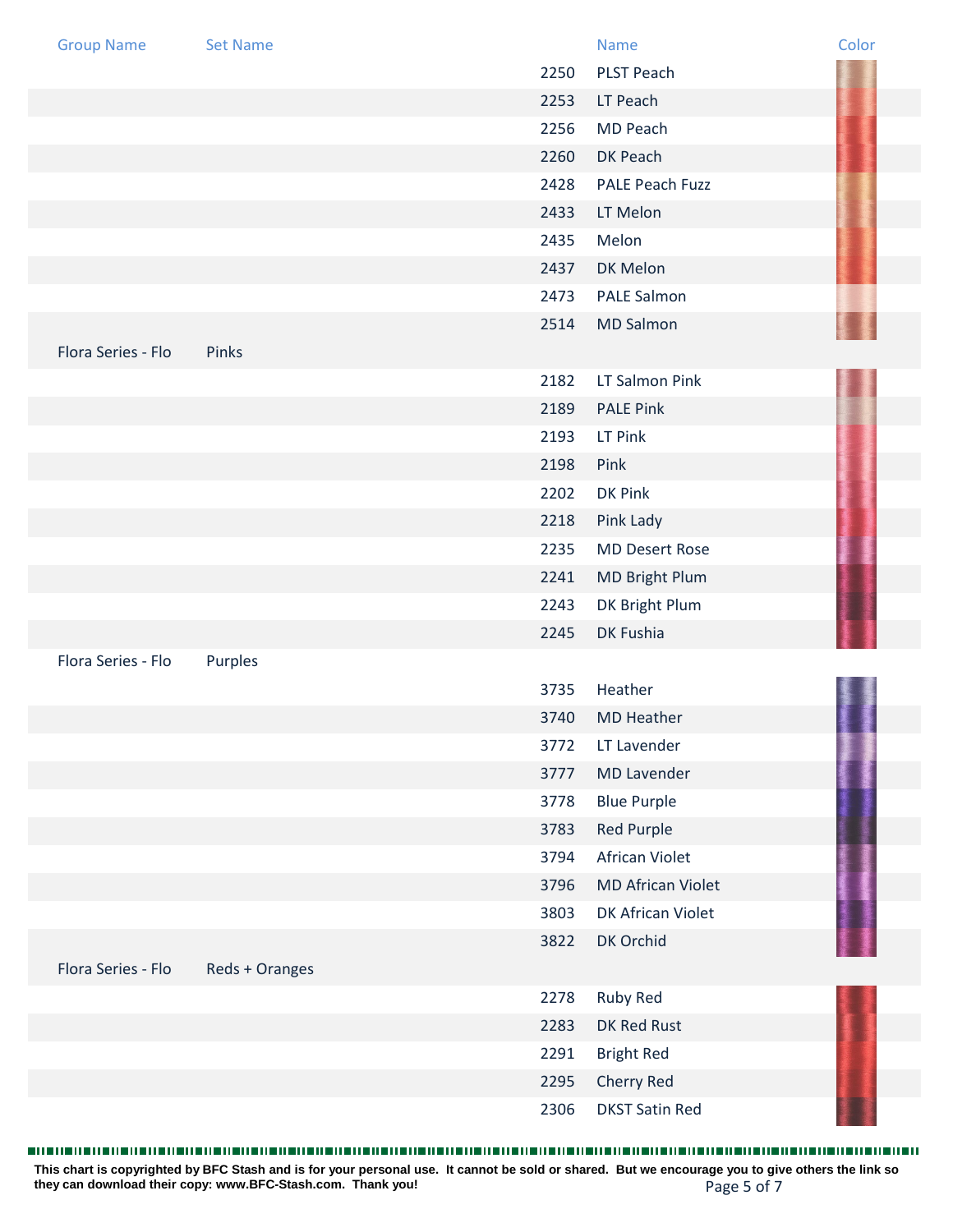| <b>Group Name</b>      | <b>Set Name</b>     |      | <b>Name</b>             | Color |
|------------------------|---------------------|------|-------------------------|-------|
|                        |                     | 2426 | <b>DKST Apricot</b>     |       |
|                        |                     | 2430 | MD Peach Fuzz           |       |
|                        |                     | 2437 | DK Melon                |       |
|                        |                     | 2451 | Bright orange           |       |
|                        |                     | 2458 | <b>Red Orange</b>       |       |
| Flora Series - Foliage |                     |      |                         |       |
| Flora Series - Foli    | <b>Blue Greens</b>  |      |                         |       |
|                        |                     | 3049 | LT Jade                 |       |
|                        |                     | 3050 | MD Aqua Green           |       |
|                        |                     | 3059 | <b>DKST Aqua Green</b>  |       |
|                        |                     | 3060 | LT Aqua Green           |       |
|                        |                     | 3075 | DK Aqua Green           |       |
|                        |                     | 3080 | <b>DK Emerald</b>       |       |
|                        |                     | 3082 | <b>Bright Aqua</b>      |       |
|                        |                     | 3105 | Pine Green              |       |
|                        |                     | 3479 | Deep Lake               |       |
|                        |                     | 3507 | <b>DKST Lagoon</b>      |       |
| Flora Series - Foli    | <b>Mint Greens</b>  |      |                         |       |
|                        |                     | 3034 | LT Spruce               |       |
|                        |                     | 3038 | DK Spruce               |       |
|                        |                     | 3092 | LT Moss                 |       |
|                        |                     | 3105 | Pine Green              |       |
|                        |                     | 3133 | LT Mint                 |       |
|                        |                     | 3194 | <b>Blue Green</b>       |       |
|                        |                     | 3200 | <b>MD Mint</b>          |       |
|                        |                     | 3201 | DK Mint                 |       |
|                        |                     | 3206 | DK Shamrock Green       |       |
|                        |                     | 3507 | <b>DKST Lagoon</b>      |       |
| Flora Series - Foli    | <b>Smoky Greens</b> |      |                         |       |
|                        |                     | 2970 | <b>Basil</b>            |       |
|                        |                     | 3008 | LT Smoke Green          |       |
|                        |                     | 3009 | <b>MD Smoke Green</b>   |       |
|                        |                     | 3013 | DK Smoke Green          |       |
|                        |                     | 3023 | <b>DKST Pine Green</b>  |       |
|                        |                     | 3028 | PLST Smoke green        |       |
|                        |                     | 3032 | <b>PALE Smoke Green</b> |       |
|                        |                     | 3092 | LT Moss                 |       |
|                        |                     | 3116 | <b>MD Moss</b>          |       |

Page 6 of 7 **This chart is copyrighted by BFC Stash and is for your personal use. It cannot be sold or shared. But we encourage you to give others the link so they can download their copy: [www.BFC-Stash.com.](www.BFC-Stash.com) Thank you!**